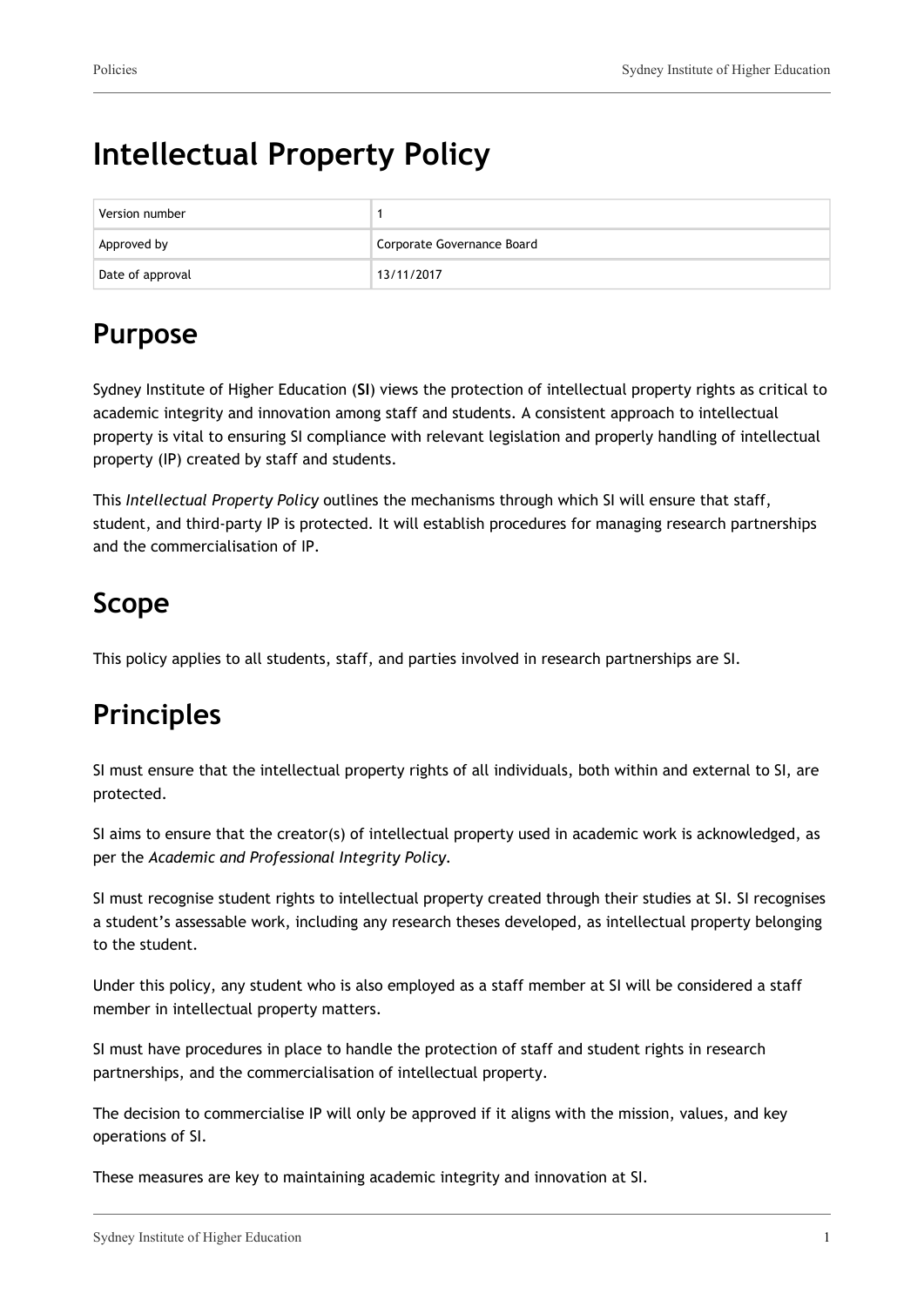### **Procedures**

#### *Rights and obligations of SI*

SI has the right to:

- Declare ownership of any intellectual property (IP) developed by SI or any other property produced by or on behalf of SI.
- Assert ownership of any IP created by a member of staff in their duties as an employee of SI, including teaching material, research, administrative and promotional material (see 'Teaching Materials' below).
- Oversee research activities undertaken using SI resources with written agreements (see 'IP Agreements' below).

SI must not:

- Assert ownership over works of art or design, creative written works, musical or dramatic works, and cinematographic film, unless such work has been commissioned by SI.
- Assert ownership over IP produced by staff prior to their employment at SI.
- Assert ownership over the IP developed by undergraduate students.

#### *Teaching Materials*

For teaching materials developed and used solely for learning and teaching activities internal to SI, SI has a permanent, royalty free, non-exclusive license and no royalties will be paid to the creator.

For teaching materials that are commercialised, royalties will be payable to the creator.

#### *IP Agreements*

Research activities that occur using SI resources or involving SI staff must be prefaced by a written agreement between the researcher and SI.

#### *Research partnerships*

The following process will apply if SI participates in a research partnership or project with a third party:

- A senior staff member will be designated as Chief Investigator of the project.
- The Chief Investigator will submit a proposal for the research partnership to the Dean.
- On approval, the Chief Investigator will oversee the project, ensuring that it remains compliant with SI policies and national legislation.
- They must facilitate the signing of an agreement between all relevant parties that clarifies:
	- Authorship of any IP created
	- The resources used or invested in creating IP
	- Ownership of the IP
- The Chief Investigator must provide the **Dean** with a report on the conclusion of the project.

#### *Commercialisation*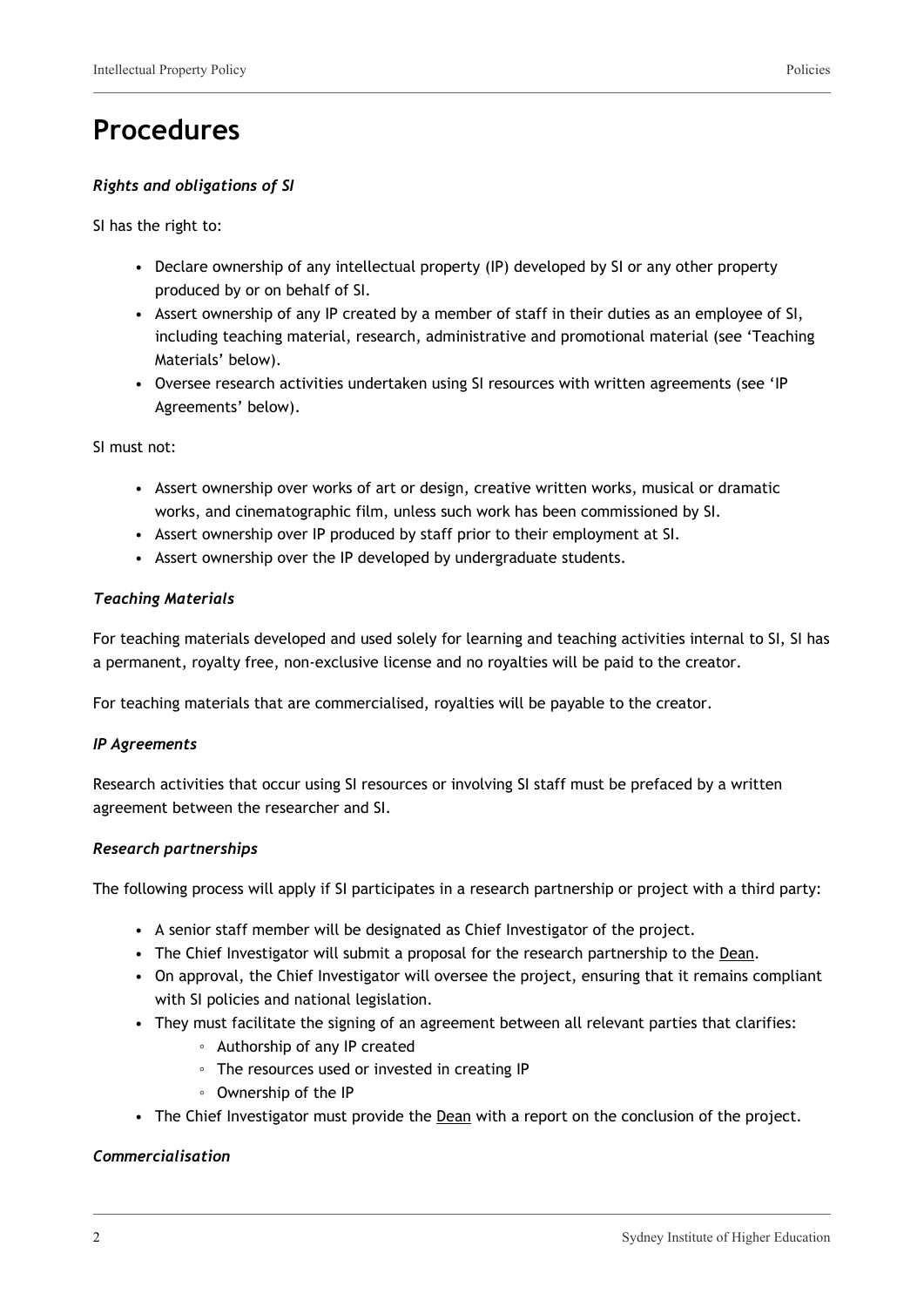The Dean must ascertain if there is potential benefit for IP generated at SI to be commercialised, taking into account the following:

- Benefit of the IP to society
- Benefit of commercialisation to SI
- Protection of the rights of IP owner, including royalties payable
- The costs associated with commercialisation

### **Policy Implementation and Monitoring**

The *Corporate Governance Board* delegates responsibility for the day-to-day implementation of this policy to the Provost and the Dean.

The *Corporate Governance Board* will review all periodic reports from relevant committees and staff members.

The *Corporate Governance Board* must ensure that findings from these monitoring activities are taken into account in planning, quality assurance and improvement processes.

### **Related documents**

- the Patents Act 1990
- the Trade Marks Act 1995
- the Designs Act 2003
- the Copyright Act 1968
- the Australian Code for the Responsible Conduct of Research
- the National Principles of Intellectual Property Management.

### **Definitions**

**Corporate Governance Board:** the governing body responsible for oversight of all higher education operations, including the ongoing viability of the institution and the quality of its higher education delivery. The *Corporate Governance Board* guides Management and delegates responsibility for academic matters to the *Academic Board*.

**Commercialisation:** the process of making the IP available to market.

**Intellectual property**: any works such as a discovery, form, expression, shape, image, process, technique, that are created through effort, skill or intellect.

**National Principles of Intellectual Property Management**: assists researchers, research managers and institutions to develop best practice in identifying, protecting and managing IP, thus ensuring appropriate commercial outcomes from publicly funded research.

**Patent**: issued by a government officer that creates a legal situation or describes an invention where patented material or information will be used, imported or sold with the authorisation of the patentee.